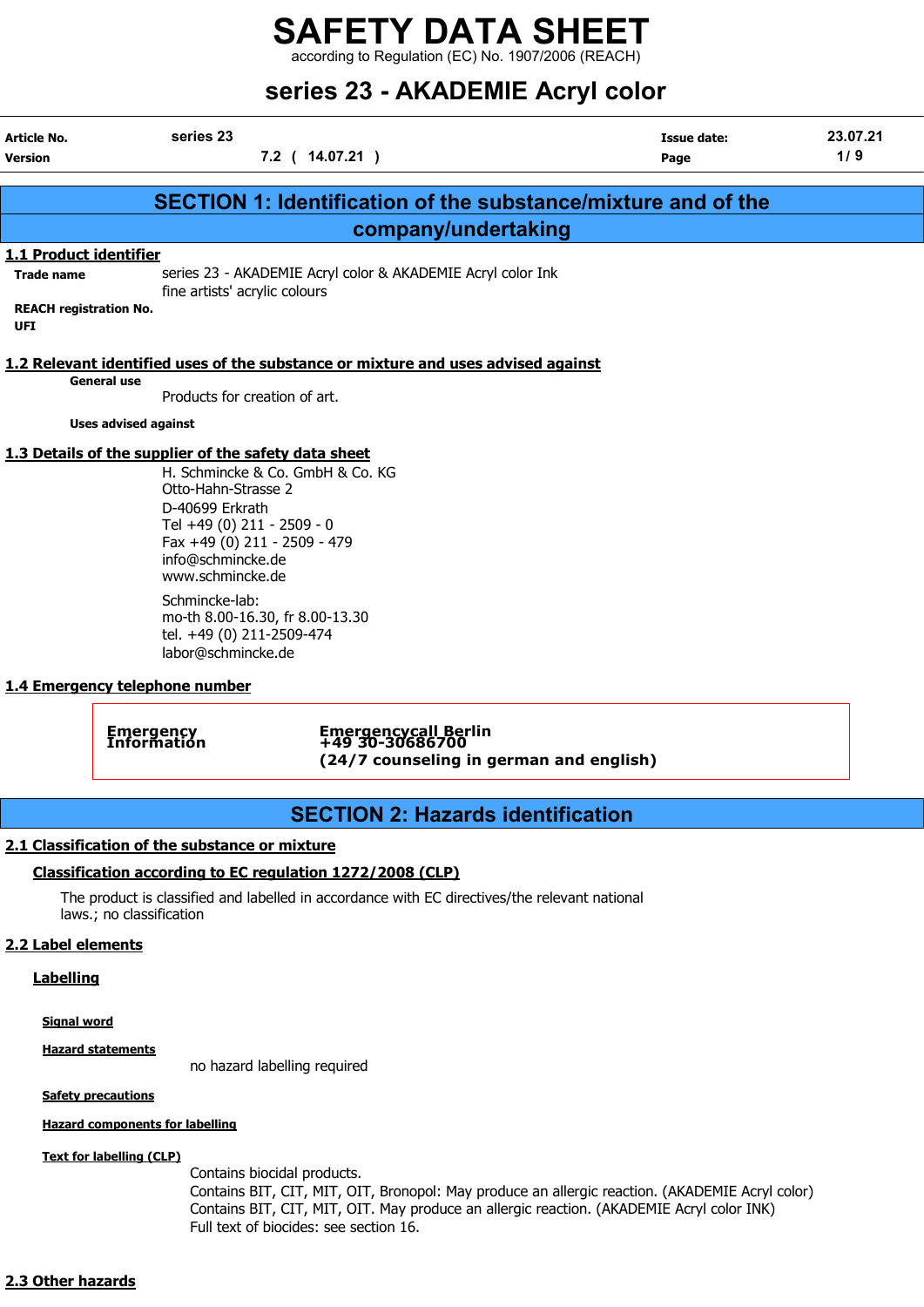according to Regulation (EC) No. 1907/2006 (REACH)

## series 23 - AKADEMIE Acryl color

| Article No.    | series 23      | <b>Issue date:</b> | 23.07.21 |
|----------------|----------------|--------------------|----------|
| <b>Version</b> | 7.2 ( 14.07.21 | Page               | 2/9      |

#### SECTION 3: Composition/information on ingredients

#### 3.1 Substances

Chemical characterisation

copolymer pigment **Water** additive CAS-Number EINECS / ELINCS / NLP EU index number Customs tariff number REACH registration No. RTECS-no. Hazchem-Code CI-Number

#### 3.2 Mixtures

Substance 1 Substance 2 Substance 2 Substance 2 Substance 2 Substance 2 Substance 2 Substance 2 Substance 2 Su

-- 23 800 -- -- 23 800 - aluminium: < 7,5 % propan-2-ol: < 5,0 % CAS: 7429-90-5 CAS: 67-63-0 REACH: 01-2119529243-45<br>
Flam. Sol. 1; H228 REACH: 01-2119457558-25

Eye Irrit. 2; H319 / Flam. Lig. 2; H225 / STOT SE 3; H336

#### Additional information

Further information: annex

#### SECTION 4: First aid measures

#### 4.1 Description of first aid measures

#### General information

No special measures are required.

#### In case of inhalation

No special measures are required. Seek medical aid in case of troubles.

#### In case of skin contact

Remove residues with soap and water. Seek medical attention if irritation persists.

#### After eye contact

Immediately flush eyes with plenty of flowing water for 10 to 15 minutes holding eyelids apart. Seek medical attention if irritation persists.

#### After swallowing

Seek medical treatment in case of troubles.

#### 4.2 Most important symptoms and effects, both acute and delayed

#### 4.3 Indication of any immediate medical attention and special treatment needed

Treat symptomatically.

#### 5.1 Extinguishing media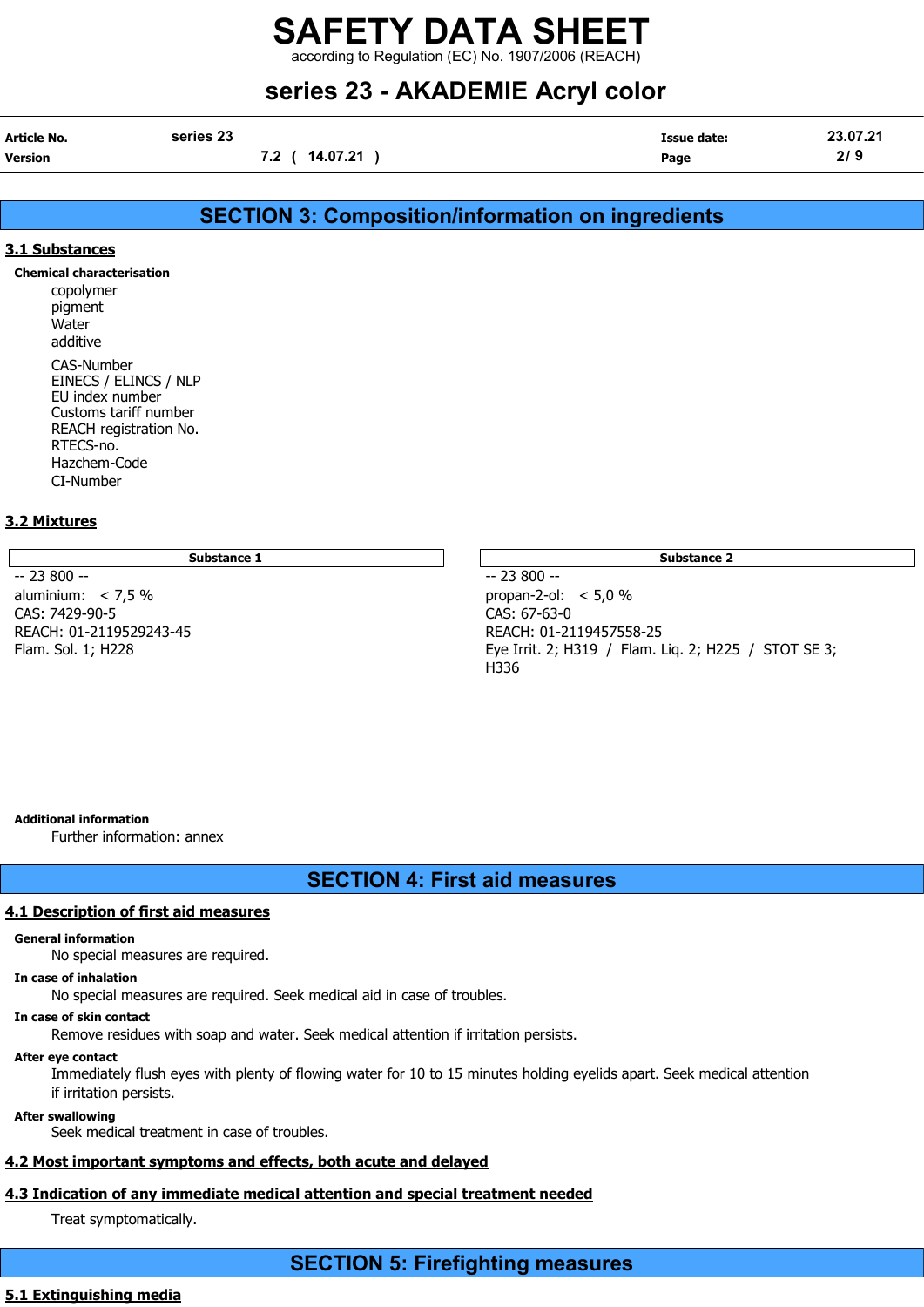according to Regulation (EC) No. 1907/2006 (REACH)

## series 23 - AKADEMIE Acryl color

| Article No. | series 23      | <b>Issue date:</b> | 23.07.21 |
|-------------|----------------|--------------------|----------|
| Version     | 7.2 ( 14.07.21 | Page               | 3/9      |

#### Suitable extinguishing media

Co-ordinate fire-fighting measures to the fire surroundings. Product is non-combustible. Extinguishing materials should therefore be selected according to surroundings.

Extinguishing media which must not be used for safety reasons

Full water jet

#### 5.2 Special hazards arising from the substance or mixture

In case of fire may be liberated: Carbon monoxide and carbon dioxide

#### 5.3 Advice for firefighters

Special protective equipment for firefighters

Additional information

#### SECTION 6: Accidental release measures

#### 6.1 Personal precautions, protective equipment and emergency procedures

Avoid contact with skin, eyes, and clothing.

#### 6.2 environmental precautions

Discharge into the environment must be avoided.

#### 6.3 Methods and material for containment and cleaning up

Methods for cleaning up

Take up mechanically. Wash spill area with plenty of water.

#### Additional information

#### 6.4 Reference to other sections

Dispose of waste according to applicable legislation. refer to section 13

SECTION 7: Handling and storage

#### 7.1 Precautions for safe handling

#### Advices on safe handling

Handle in accordance with good industrial hygiene and safety practice.

Precautions against fire and explosion

#### 7.2 Conditions for safe storage, including any incompatibilities

Requirements for storerooms and containers Keep container tightly closed.

Hints on joint storage Storage class Further details storage temperature: 10 - 25 °C

#### 7.3 Specific end use(s)

No special measures necessary if stored and handled as prescribed.

### SECTION 8: Exposure controls/personal protection

#### 8.1 Control parameters

|         | 7429-90-5 |     | aluminium powder (stabilised) |                             |                 |  |
|---------|-----------|-----|-------------------------------|-----------------------------|-----------------|--|
|         | DEU       | WEL |                               | $10,000$ mg/m <sup>3</sup>  | 2(II); AGS; DFG |  |
| 67-63-0 |           |     | propan-2-ol                   |                             |                 |  |
|         | DEU       | WEL |                               | $200,000$ mL/m <sup>3</sup> |                 |  |
|         | DEU       | WEL |                               | $380,000$ mg/m <sup>3</sup> | $4(II);$ DFG; Y |  |

DNEL overview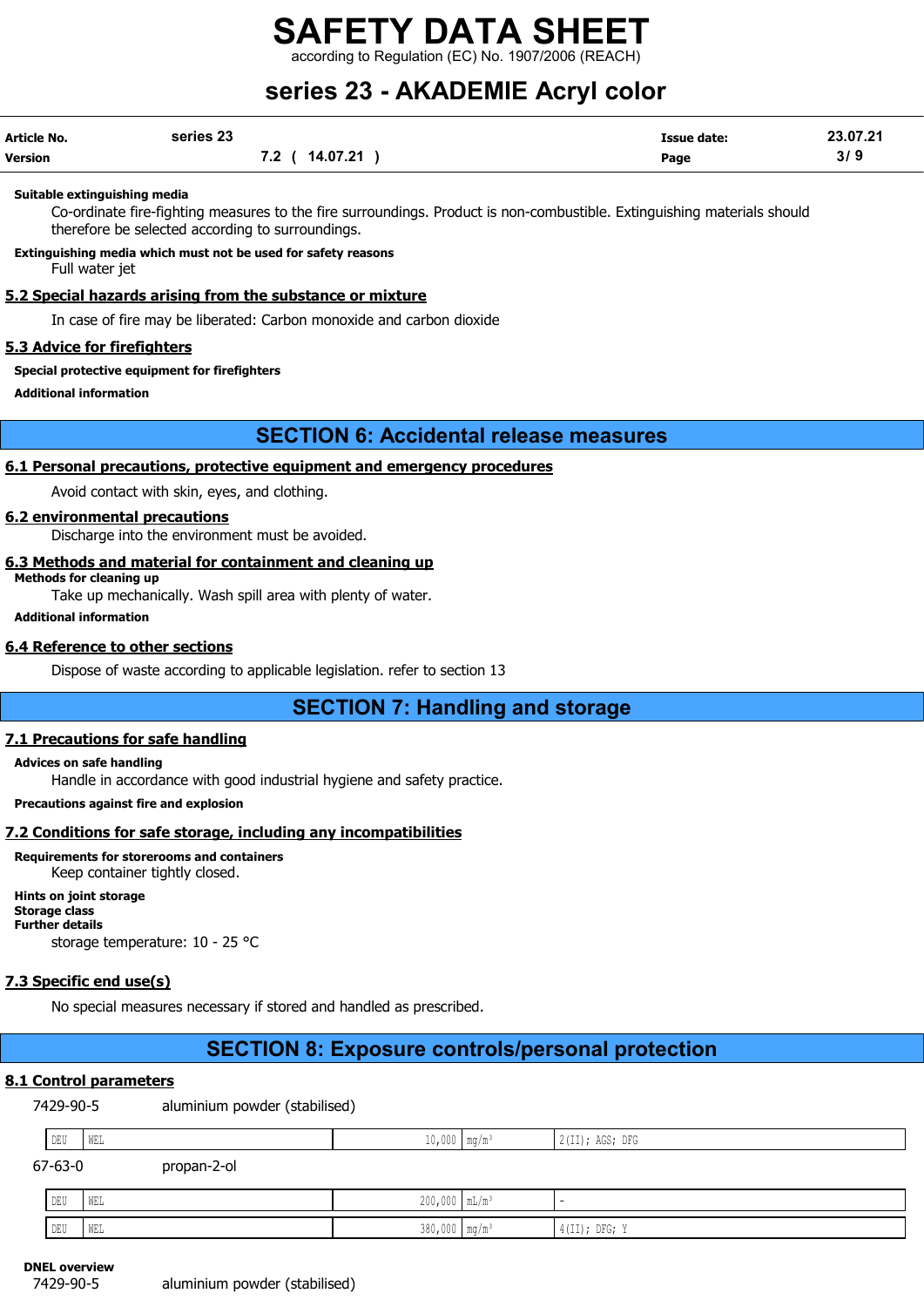### SAFETY DATA SHEET according to Regulation (EC) No. 1907/2006 (REACH)

## series 23 - AKADEMIE Acryl color

| Article No.    | series 23   |                               |       |              | Issue date: | 23.07.21 |  |
|----------------|-------------|-------------------------------|-------|--------------|-------------|----------|--|
| <b>Version</b> |             | 14.07.21<br>7.2               |       |              | Page        | 4/9      |  |
|                |             |                               |       |              |             |          |  |
|                | DNFI worker | Iona-torm - inhalation suctom | 72000 | $m \alpha/m$ |             |          |  |

| DNEL<br>worker   | inhalation,<br>Long-term -<br>svstem | .72000 | mq/m                  |
|------------------|--------------------------------------|--------|-----------------------|
| DNEL<br>Consumer | oral,<br>systemic eff<br>Long-term - | 95000  | mq/<br>bw/day<br>' ka |
|                  |                                      |        |                       |

#### DNEL overview

#### 67-63-0 propan-2-ol

| DNEL worker   | Long-term - inhalation, system |           | $m\alpha/m^3$ |
|---------------|--------------------------------|-----------|---------------|
| DNEL worker   | Long-term - dermal, systemic e | 343,00000 | mg/kg bw/day  |
| DNEL Consumer | Long-term - oral, systemic eff | 87,00000  | mg/kg bw/day  |
| DNEL Consumer | Long-term - inhalation, system | 114,00000 | $mq/m^3$      |
| DNEL Consumer | Long-term - dermal, systemic e | 206,00000 | mg/kg bw/day  |

#### PNEC overview

| 7429-90-5                       | aluminium powder (stabilised) |             |
|---------------------------------|-------------------------------|-------------|
| PNEC aquatic, freshwater        | 0,07400                       | mq/L        |
| PNEC sewage treatment plant (S) | 20,00000                      | $m\alpha/L$ |

## PNEC overview<br>67-63-0

#### 67-63-0 propan-2-ol

| יט = יישטיש                     |           |       |
|---------------------------------|-----------|-------|
| PNEC soil                       | 0,63000   | mq/kg |
| PNEC aquatic, freshwater        | 0,96000   | mq/L  |
| PNEC aquatic, marine water      | 0,79000   | mq/L  |
| PNEC soil, freshwater           | 3,60000   | mq/kg |
| PNEC soil, marine water         | 2,90000   | mq/kg |
| PNEC sewage treatment plant (S) | 580,00000 | mq/L  |

#### 8.2 Exposure controls

#### Occupational exposure controls

Respiratory protection

With correct and proper use, and under normal conditions, breathing protection is not required.

#### Hand protection

Protect skin by using skin protective cream.

#### Eye protection

Safety glasses

#### Body protection

Wear suitable protective clothing. Take off contaminated clothing and wash it before reuse.

General protection and hygiene measures Wash hands before breaks and after work.

#### SECTION 9: Physical and chemical properties

min max

#### 9.1 information on basic physical and chemical properties

| <b>Form</b>  | pasty (AKADEMIE Acryl color)      |
|--------------|-----------------------------------|
|              | liquid (AKADEMIE Acryl color Ink) |
| Colour       | pigmented                         |
| <b>Odour</b> | weak                              |

| Initial boiling point and        |
|----------------------------------|
| boiling range                    |
| Melting point/freezing point     |
| Flash point/flash point range    |
| <b>Flammability</b>              |
| <b>Ignition temperature</b>      |
| <b>Auto-ignition temperature</b> |
| <b>Explosion limits</b>          |
| <b>Refraction index</b>          |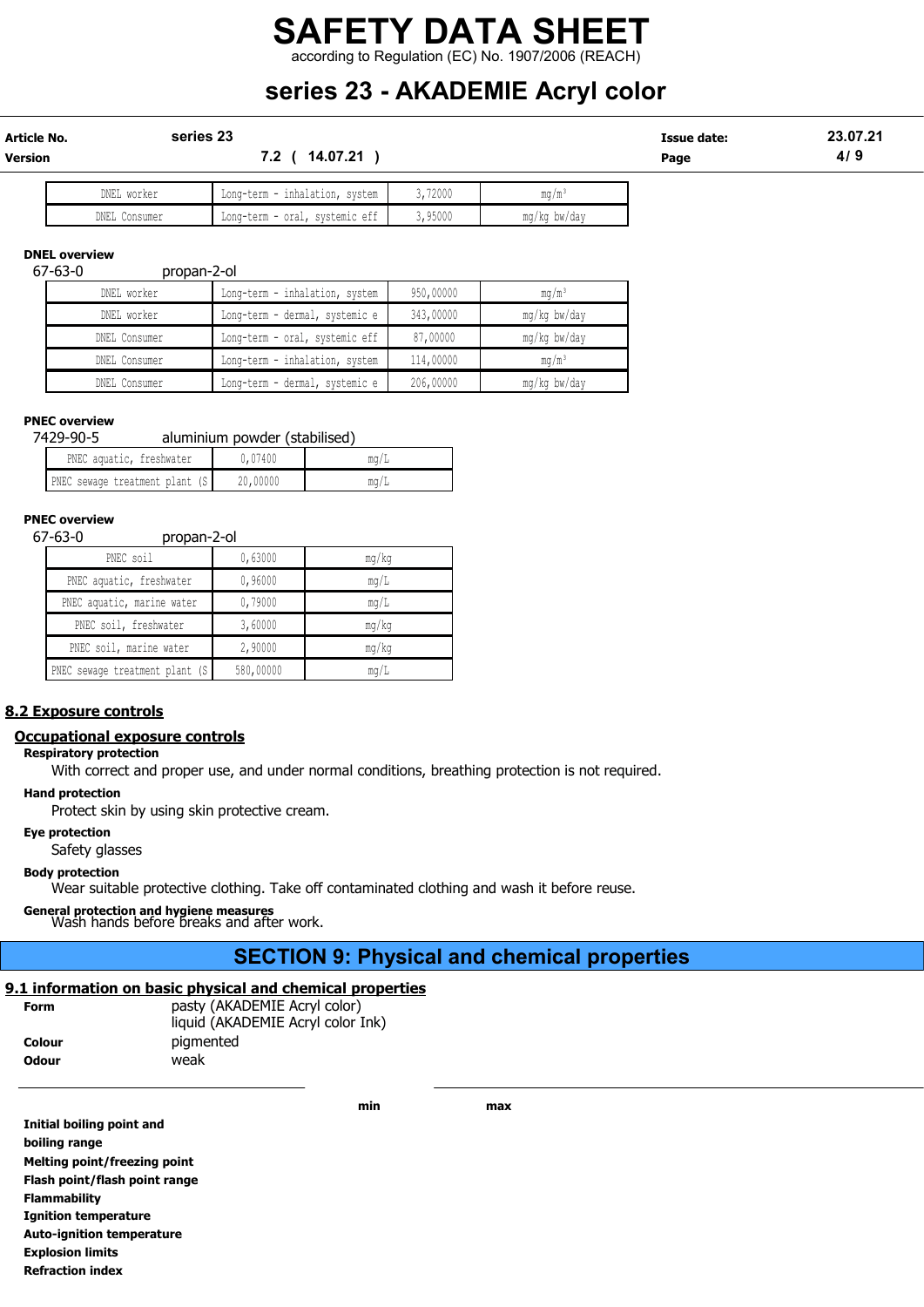according to Regulation (EC) No. 1907/2006 (REACH)

## series 23 - AKADEMIE Acryl color

| <b>Article No.</b><br><b>Version</b>                                        | series 23<br>7.2 ( 14.07.21 ) |   |                  | <b>Issue date:</b><br>Page | 23.07.21<br>5/9 |
|-----------------------------------------------------------------------------|-------------------------------|---|------------------|----------------------------|-----------------|
| PH<br><b>Viscosity</b><br><b>Viscosity</b>                                  |                               | 8 | 10               |                            |                 |
| Vapour pressure<br><b>Density</b><br>Partition coefficient: n-octanol/water |                               |   | $1,1 - 1,4$ kg/l | 20 °C                      |                 |

Danger of explosion

#### 9.2 Other information

SECTION 10: Stability and reactivity

#### 10.1 Reactivity

#### 10.2 Chemical stability

#### 10.3 Possibility of hazardous reactions

#### 10.4 Conditions to avoid

frost and heat

#### 10.5 Incompatible materials

strong oxidizing agents

#### 10.6 Hazardous decomposition products

### SECTION 11: Toxicological information

#### 11.1 Information on toxicological effects

#### Toxicological tests

#### 7429-90-5 aluminium powder (stabilised)

| $2+117$<br>. | $T \cap T$<br>╜◡◡Ⴎ | n ∼<br>nai | 00000 | $m \alpha$ .<br>⊥u∪ /<br>- | $\cdots$<br>، ۳<br>1 T.I.L |
|--------------|--------------------|------------|-------|----------------------------|----------------------------|
|              |                    |            |       |                            |                            |

#### Toxicological tests

67-63-0 propan-2-ol

| oral       | LD50 | Rat    | ╲ —<br>$\sqrt{2}$ | 5000,00000 | ma/ka | -    |
|------------|------|--------|-------------------|------------|-------|------|
| inhalative | LC50 | Rat    |                   | 51,00000   | mq/L  | (4h) |
| dermal     | LD50 | Rabbit |                   | 1000,00000 | ma/ka | -    |

#### Acute toxicity

In case of inhalation No data available After swallowing No data available In case of skin contact No data available After eye contact No data available

#### Practical experience

#### General remarks

## SECTION 12: Ecological information

#### 12.1 Toxicity

## Ecotoxicological effects<br>67-63-0

propan-2-ol

| $\sim$ $\sim$ $\sim$<br>コンマク | nennterne tane | 10,00000<br>$\cdots$<br>84U<br>. | $\frac{1}{2}$ | LI UIL |
|------------------------------|----------------|----------------------------------|---------------|--------|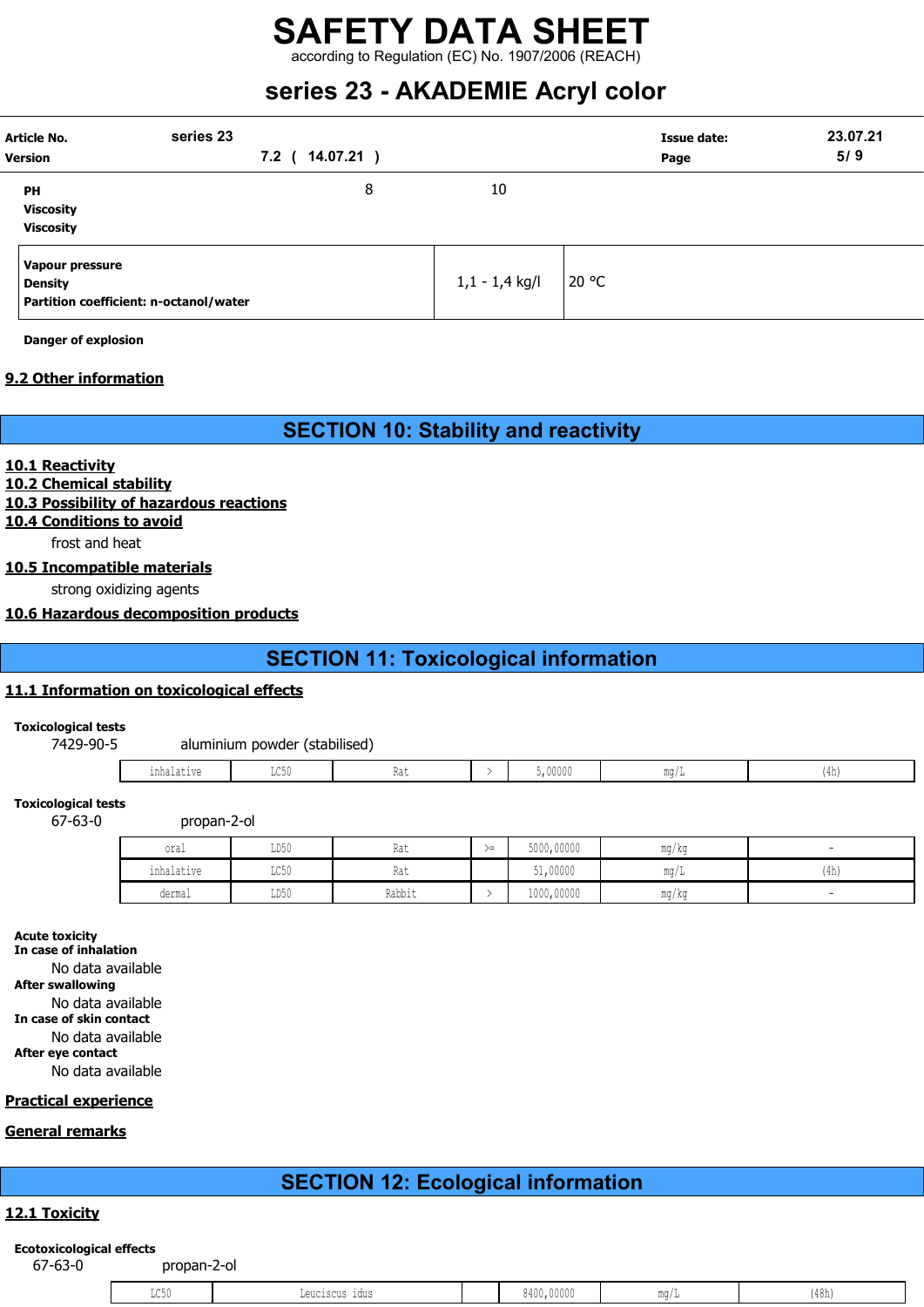according to Regulation (EC) No. 1907/2006 (REACH)

## series 23 - AKADEMIE Acryl color

| Article No.<br>Version                                                         | series 23<br>7.2 ( 14.07.21 )       |                                |               |             | 23.07.21<br>6/9 |       |
|--------------------------------------------------------------------------------|-------------------------------------|--------------------------------|---------------|-------------|-----------------|-------|
|                                                                                | EC50                                | Chlorella vulgaris             |               | 275,00000   | mq/L            | (96h) |
|                                                                                | EC50                                | Daphnia magna (Big water flea) | $\rightarrow$ | 10000,00000 | mg/L            | (48h) |
| <b>Aquatic toxicity</b><br><b>Water Hazard Class</b>                           |                                     | WGK <sub>2</sub>               |               |             |                 |       |
|                                                                                |                                     | WGK 3: (23226 / 23228)         |               |             |                 |       |
| <b>WGK catalog number</b><br><b>General information</b>                        |                                     |                                |               |             |                 |       |
| 12.2 Persistence and degradability                                             |                                     |                                |               |             |                 |       |
| <b>Further details</b><br>Oxygen demand                                        | Product is partially biodegradable. |                                |               |             |                 |       |
|                                                                                |                                     |                                |               |             |                 |       |
| 12.3 Bioaccumulative potential                                                 |                                     |                                |               |             |                 |       |
| <b>Bioconcentration factor (BCF)</b><br>Partition coefficient: n-octanol/water |                                     |                                |               |             |                 |       |
| 12.4 Mobility in soil<br>No data available                                     |                                     |                                |               |             |                 |       |
| 12.5 Results of PBT and vPvB assessment                                        |                                     |                                |               |             |                 |       |
| No data available                                                              |                                     |                                |               |             |                 |       |
| 12.6 Other adverse effects                                                     |                                     |                                |               |             |                 |       |
| <b>General information</b>                                                     |                                     |                                |               |             |                 |       |
|                                                                                |                                     |                                |               |             |                 |       |
|                                                                                |                                     |                                |               |             |                 |       |

#### SECTION 13: Disposal considerations

#### 13.1 Waste treatment methods

#### **Product**

Waste key number

080112 waste paint and varnish other than those mentioned in 08 01 11 Recommendation

#### **Package**

#### Waste key number Recommendation

Non-contaminated packages may be recycled. Handle contaminated packages in the same way as the substance itself.

#### Additional information

#### SECTION 14: Transport information

#### 14.1 UN number

#### 14.2 UN proper shipping name

ADR, ADN No dangerous good in sense of these transport regulations. IMDG, IATA

Danger releasing substance

#### 14.3 Transport hazard class(es)

ADR, ADN IMDG IATA

#### 14.4 Packing group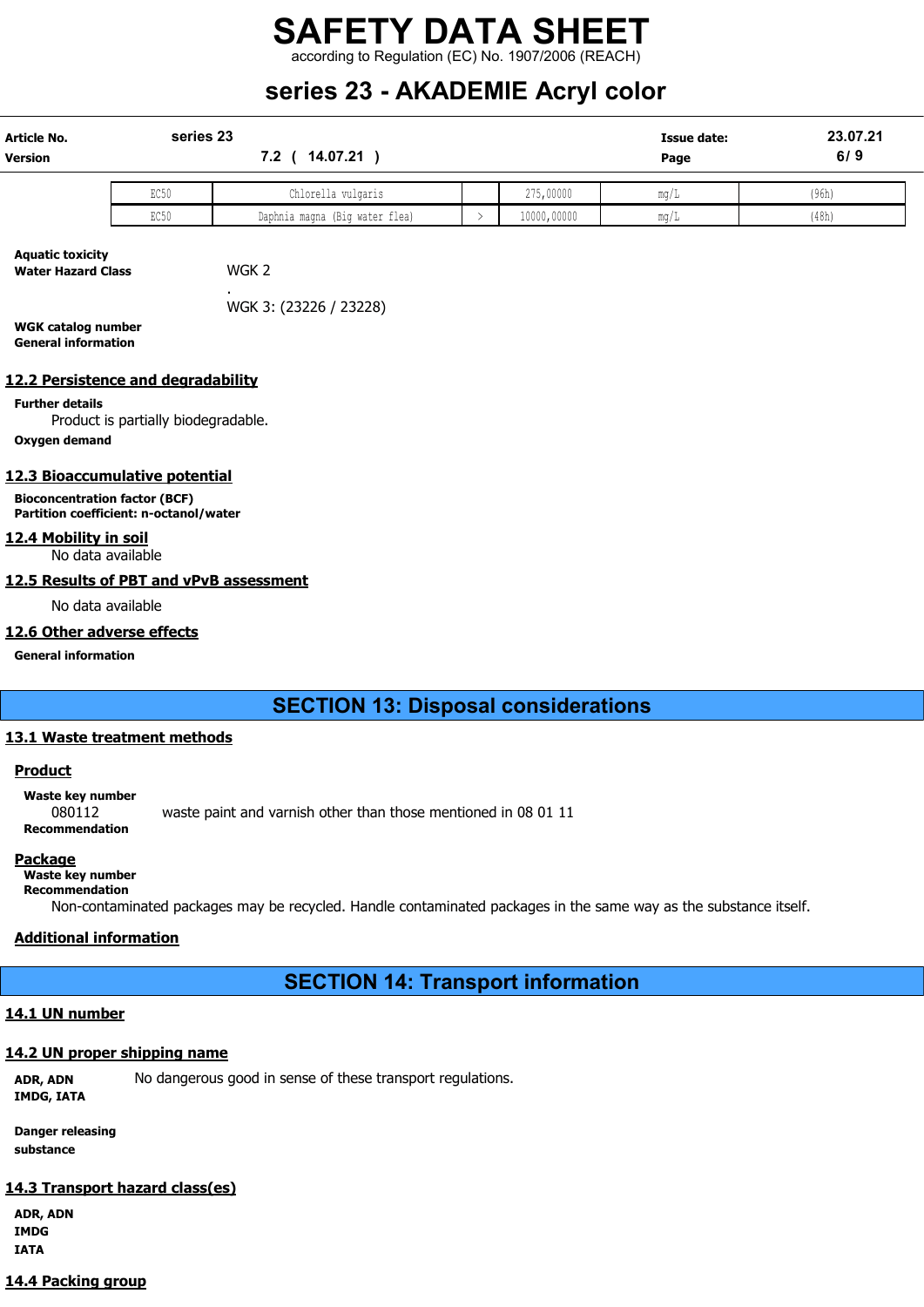according to Regulation (EC) No. 1907/2006 (REACH)

## series 23 - AKADEMIE Acryl color

| Article No.    | series 23      | <b>Issue date:</b> | 23.07.21     |
|----------------|----------------|--------------------|--------------|
| <b>Version</b> | 7.2 ( 14.07.21 | Page               | 71 O<br>77 J |

#### 14.5 Environmental hazards

Marine Pollutant - IMDG Marine Pollutant - ADN

#### 14.6 Special precautions for user

#### Land transport (ADR/RID)

Code: ADR/RID Kemmler-number Hazard label ADR Limited quantities Package: Instructions Package: Special provisions Special provisions for packing together Portable tanks: Instructions Portable tanks: Special provisions Tank coding Tunnel restriction Remarks EQ Special provisions

#### Sea transport (IMDG)

EmS Special provisions Limited quantities Package: Instructions Package: Special provisions IBC: Instructions IBC: Provisions Tank instructions IMO Tank instructions UN Tank instructions Special provisions Stowage and segregation Properties and observations Remarks EQ

#### Air transport (IATA-DGR)

| Hazard                      |
|-----------------------------|
| Passenger                   |
| Passenger LQ                |
| Cargo                       |
| ERG                         |
| <b>Remarks</b>              |
| EQ                          |
| <b>Special Provisioning</b> |

#### 14.7 Transport in bulk according to Annex II of MARPOL 73/78 and the IBC Code

No data available

#### SECTION 15: Regulatory information

#### 15.1 Safety, health and environmental regulations/legislation specific for the substance or mixture

#### National regulations

#### **Europe**

Contents of VOC [%] Contents of VOC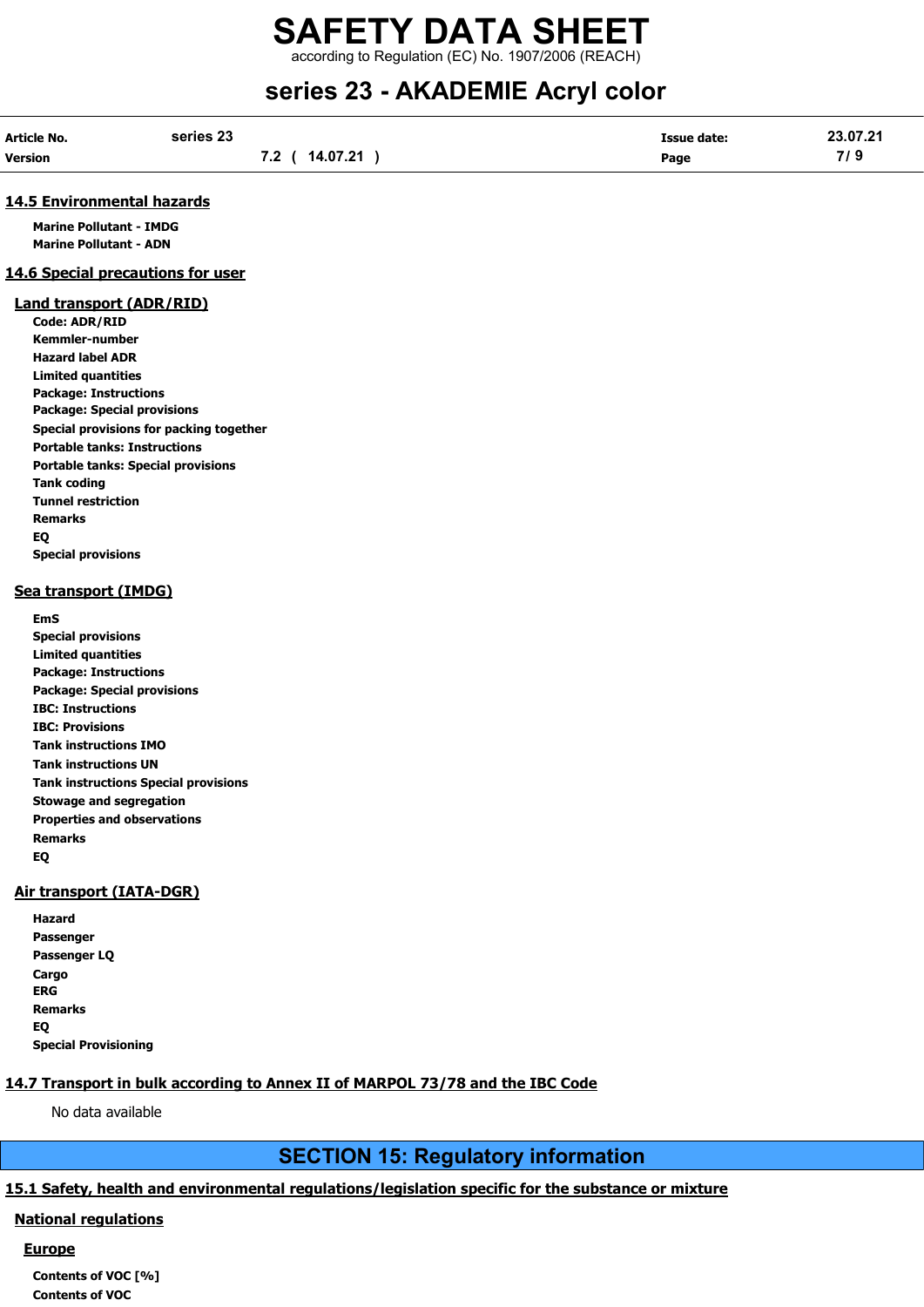# SAFETY DATA SHEET according to Regulation (EC) No. 1907/2006 (REACH)

## series 23 - AKADEMIE Acryl color

| series 23                                                                                                                                                       |                                                                                                                     |                            | 23.07.21 |
|-----------------------------------------------------------------------------------------------------------------------------------------------------------------|---------------------------------------------------------------------------------------------------------------------|----------------------------|----------|
| Article No.<br><b>Version</b>                                                                                                                                   | 7.2 ( 14.07.21 )                                                                                                    | <b>Issue date:</b><br>Page | 8/9      |
| [g/L]<br>Further regulations, limitations and legal requirements                                                                                                |                                                                                                                     |                            |          |
| <b>Germany</b>                                                                                                                                                  |                                                                                                                     |                            |          |
| <b>Storage class</b>                                                                                                                                            |                                                                                                                     |                            |          |
| <b>Water Hazard Class</b>                                                                                                                                       | WGK <sub>2</sub>                                                                                                    |                            |          |
|                                                                                                                                                                 | WGK 3: (23226 / 23228)                                                                                              |                            |          |
| <b>WGK catalog number</b><br><b>Incident regulation</b><br><b>Information on working limitations</b><br>Further regulations, limitations and legal requirements |                                                                                                                     |                            |          |
| <b>Denmark</b>                                                                                                                                                  |                                                                                                                     |                            |          |
| Further regulations, limitations and legal requirements                                                                                                         |                                                                                                                     |                            |          |
| <b>Hungary</b>                                                                                                                                                  |                                                                                                                     |                            |          |
| Further regulations, limitations and legal requirements                                                                                                         |                                                                                                                     |                            |          |
| <b>Great Britain</b>                                                                                                                                            |                                                                                                                     |                            |          |
| Further regulations, limitations and legal requirements                                                                                                         |                                                                                                                     |                            |          |
|                                                                                                                                                                 |                                                                                                                     |                            |          |
| <b>Switzerland</b>                                                                                                                                              |                                                                                                                     |                            |          |
| Contents of VOC [%]<br>$0\%$                                                                                                                                    |                                                                                                                     |                            |          |
| Further regulations, limitations and legal requirements                                                                                                         |                                                                                                                     |                            |          |
| <b>USA</b>                                                                                                                                                      |                                                                                                                     |                            |          |
| Further regulations, limitations and legal requirements<br><b>Federal Regulations</b><br><b>State Regulations</b>                                               |                                                                                                                     |                            |          |
| <b>Canada</b>                                                                                                                                                   |                                                                                                                     |                            |          |
| Further regulations, limitations and legal requirements                                                                                                         |                                                                                                                     |                            |          |
| <b>15.2 Chemical Safety Assessment</b>                                                                                                                          |                                                                                                                     |                            |          |
|                                                                                                                                                                 | <b>SECTION 16: Other information</b>                                                                                |                            |          |
| <b>Further information</b>                                                                                                                                      |                                                                                                                     |                            |          |
|                                                                                                                                                                 |                                                                                                                     |                            |          |
| <b>Hazard statements (CLP)</b>                                                                                                                                  | H225 Highly flammable liquid and vapour.<br>H228 Flammable solid.                                                   |                            |          |
|                                                                                                                                                                 | H319 Causes serious eye irritation.                                                                                 |                            |          |
|                                                                                                                                                                 | H336 May cause drowsiness or dizziness.                                                                             |                            |          |
|                                                                                                                                                                 |                                                                                                                     |                            |          |
| <b>Further information</b>                                                                                                                                      |                                                                                                                     |                            |          |
|                                                                                                                                                                 | This information is abased on our current state of knowledge and describes the security standards applicable to our |                            |          |
|                                                                                                                                                                 | product for the purpose provided. The information provided here does not constitute a legally binding warranty of   |                            |          |

product for the purpose provided. The information provided here does not constitute a legally binding warranty of specific characteristics or of suitability for a specific application use of the product is thus to be adapted to the user's special conditions and checked by preliminary tests. We are thus unable to guarantee product characteristics or accept an liability for damage arising in connection with the use of our products.

#### Literature

For abbreviations and acronyms, see: ECHA Guidance on information requirements and chemical safety assessment, chapter R.20 (Table of terms and abbreviations).

#### Reason of change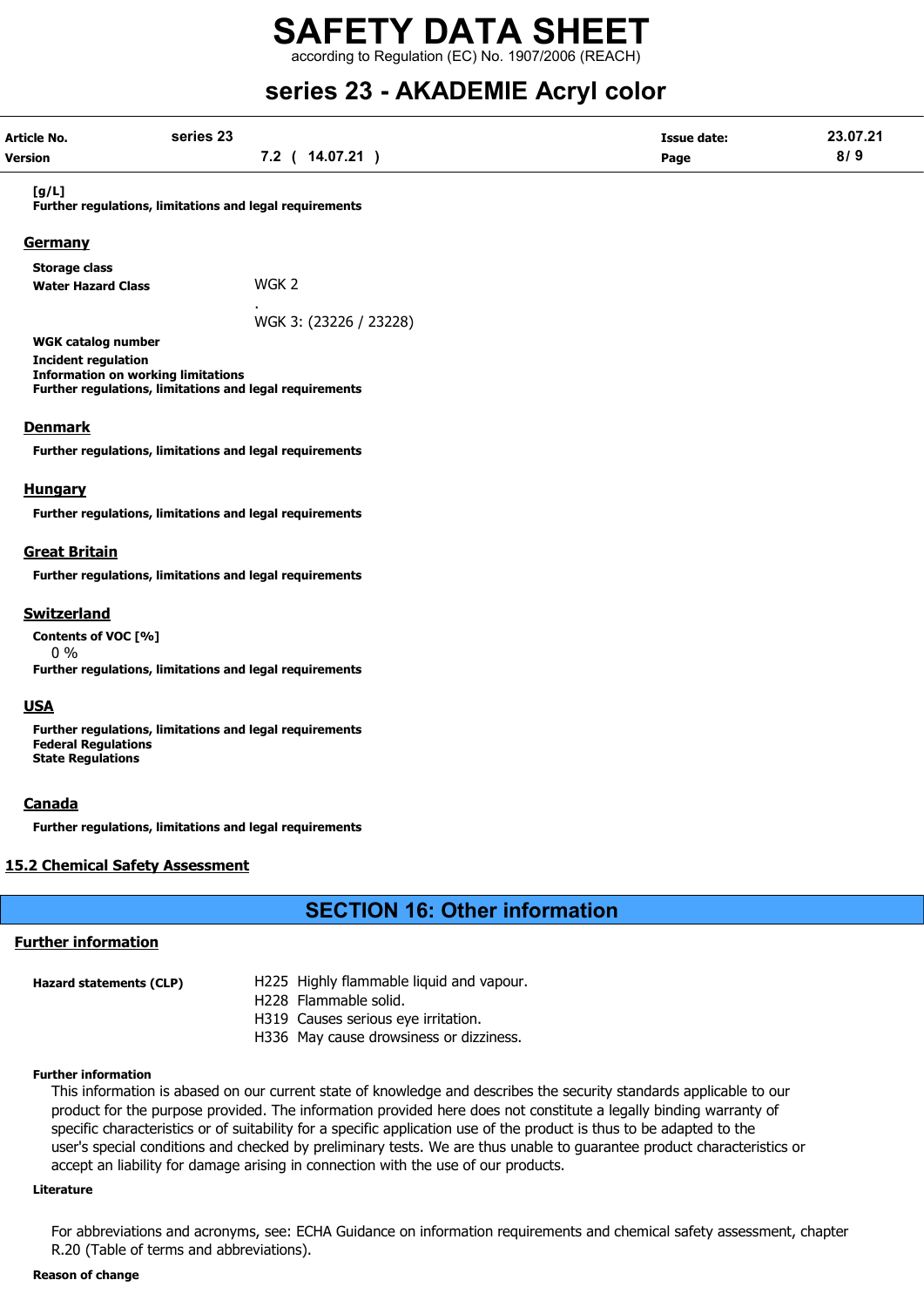# SAFETY DATA SHEET according to Regulation (EC) No. 1907/2006 (REACH)

## series 23 - AKADEMIE Acryl color

| Article No. | series 23      | <b>Issue date:</b> | 23.07.21 |
|-------------|----------------|--------------------|----------|
| Version     | 7.2 ( 14.07.21 | Page               | 9/9      |

#### Additional information

BIT - 1,2-benzisothiazol-3(2H)-one

CIT - 5-chloro-2-methyl-4-isothiazolin-3-one

MIT - 2-methyl-2H-isothiazol-3-one

OIT - 2-octyl-2H-isothiazol-3-one

The information in this data sheet has been established to our best knowledge and was up-to-date at time of revision. It does not represent a guarantee for the properties of the product described in terms of the legal warranty regulations.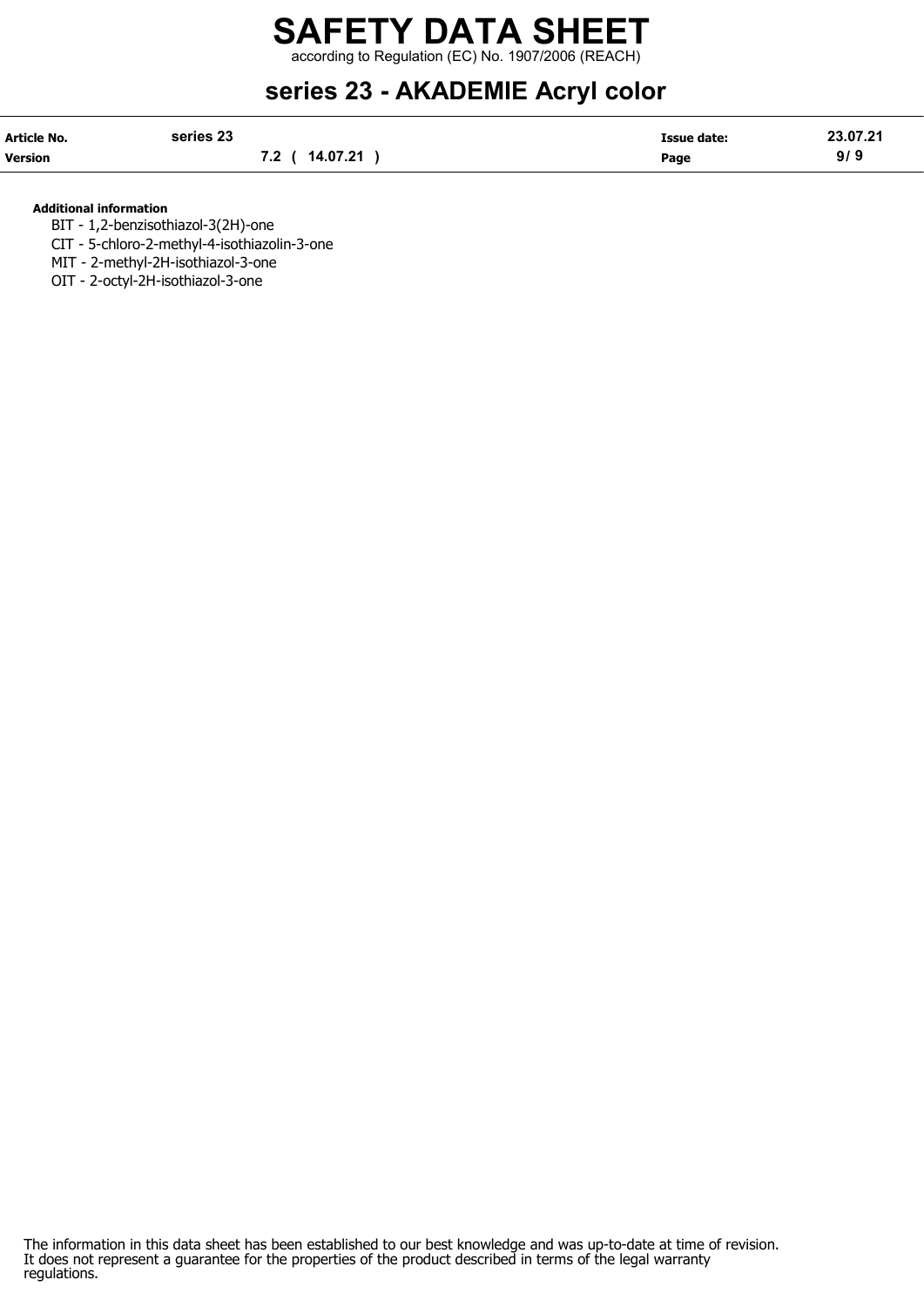### **Appendix for material safety data sheet no.: 23 000 000** AKADEMIE® Acryl color

|       | art.nr. art.name        | <b>C.I.</b>                 |                                                                          | CAS-nr.                                                   |
|-------|-------------------------|-----------------------------|--------------------------------------------------------------------------|-----------------------------------------------------------|
| 23111 | titanium white          | PW <sub>6</sub>             | Titanium dioxide                                                         | 13463-67-7                                                |
| 23113 | buff titanium light     | <b>PW7; PW5</b>             | Zinc sulphide; Barium sulfate                                            | 1314-98-3; 1345-05-7                                      |
| 23115 | mineral white           | PW6; PY119                  | Titanium dioxide; Spinel (Zn, Fe)                                        | 13463-67-7; 68186-90-3                                    |
| 23221 | ivory                   | PW6; PY53                   | Titanium dioxide; Rutile (Ti, Ni, Sb)                                    | 13463-67-7; 8007-18-9                                     |
| 23222 | lemon yellow            | PY3                         | Monoazo                                                                  | 6486-23-3                                                 |
| 23223 | cadmium yellow hue      | <b>PY74</b>                 | Monoazo                                                                  | 6358-31-2                                                 |
| 23224 | primary yellow          | PW6; PY74; PY3              | Titanium dioxide; Monoazo; Monoazo                                       | 13463-67-7; 6358-31-2; 6486-23-3                          |
| 23225 | chrome yellow hue       | PY74; PY42                  | Monoazo; Hydrated iron oxide                                             | 6358-31-2; 20344-49-4                                     |
| 23226 | Indian yellow           | <b>PY83</b>                 | Diaryl                                                                   | 5567-15-7                                                 |
| 23227 | cadmium orange hue      | PY74; PO43                  | Monoazo; Perinone                                                        | 6358-31-2; 4424-06-0                                      |
| 23228 | cadmium yellow hue deep | PY83; PY74; PBr24           | Diaryl; Monoazo; Rutile (Ti, Cr, Sb)                                     | 5567-15-7; 6358-31-2; 68186-90-3                          |
| 23230 | orange                  | PO <sub>5</sub>             | Monoazo                                                                  | 3468-63-1                                                 |
| 23331 | flesh colour            | PW6; PBr24; PR255;          | Titanium dioxide; Rutile (Ti, Cr, Sb); Diketo-pyrrolo-pyrrol; Iron oxide | 13463-67-7; 68186-90-3; 120500-90-5;                      |
|       |                         | PR <sub>101</sub>           |                                                                          | 1309-37-1                                                 |
| 23333 | vermilion red           | PR112                       | Naphthol AS                                                              | 6535-46-2                                                 |
| 23335 | cadmium red hue         | PBr24; PR112; PR179         | Rutile (Ti, Cr, Sb); Naphthol AS; Perylen                                | 68186-90-3; 6535-46-2; 5521-31-3                          |
| 23340 | carmine red             | PR170                       | Naphthol AS                                                              | 2786-76-7                                                 |
| 23341 | cadmium red hue dark    | PR170; PR112; PR101         | Naphthol AS; Naphthol AS; Iron oxide                                     | 2786-76-7; 6535-46-2; 1309-37-1                           |
| 23343 | Alizarine crimson hue   | <b>PR179</b>                | Perylen                                                                  | 5521-31-3                                                 |
| 23344 | primary magenta         | <b>PR122; PW6</b>           | Quinacridone; Titanium dioxide                                           | 980-26-7; 13463-67-7                                      |
| 23348 | lilac                   | PW6; PB29; PV23             | Titanium dioxide; Sodium aluminum silicate; Dioxazine                    | 13463-67-7; 57455-37-5; 6358-30-1                         |
| 23440 | brilliant violet        | <b>PV23</b>                 | Dioxazine                                                                | 6358-30-1                                                 |
| 23441 | royal blue              | PW6; PB15:1; PV23           | Titanium dioxide; Phthalocyanine (Cu); Dioxazine                         | 13463-67-7; 147-14-8; 6358-30-1                           |
| 23442 | ultramarine blue        | <b>PB29</b>                 | Sodium aluminum silicate                                                 | 57455-37-5                                                |
| 23443 | cobalt blue hue deep    | PB15:1; PV23; PW6           | Phthalocyanine (Cu); Dioxazine; Titanium dioxide                         | 147-14-8; 6358-30-1; 13463-67-7                           |
| 23444 | indigo                  | PB15:1; PR101               | Phthalocyanine (Cu); Iron oxide                                          | 147-14-8; 1309-37-1                                       |
| 23446 | primary blue cyan       | PW6; PB15:3                 | Titanium dioxide; Phthalocyanine (Cu)                                    | 13463-67-7; 147-14-8                                      |
| 23447 | Prussian blue           | <b>PB60</b>                 | Indanthrone                                                              | 81-77-6                                                   |
| 23448 | phthalo blue            | PB15:3                      | Phthalocyanine (Cu)                                                      | 147-14-8                                                  |
| 23449 | cerulean blue           | PB15:3; PW6                 | Phthalocyanine (Cu); Titanium dioxide                                    | 147-14-8; 13463-67-7                                      |
| 23450 | turquoise               | PB15:1; PG7; PW6            | Phthalocyanine (Cu); Phthalocyanine (Cu, Cl); Titanium dioxide           | 147-14-8; 1328-53-6; 13463-67-7                           |
| 23551 | phthalo green           | PG7                         | Phthalocyanine (Cu, Cl)                                                  | 1328-53-6                                                 |
| 23552 | leaf green              | PB15:1; PY74                | Phthalocyanine (Cu); Monoazo                                             | 147-14-8; 6358-31-2                                       |
| 23553 | phthalo green light     | <b>PG36</b>                 | Phthalocyanine complex (Cu, Cl, Br)                                      | 14302-13-7                                                |
| 23554 | permanent green         | PW7; PW5; PY74; PY3;<br>PG7 | Zinc sulphide; Barium sulfate; Monoazo; Monoazo; Phthalocyanine (Cu, Cl) | 1314-98-3; 1345-05-7; 6358-31-2; 6486-<br>23-3; 1328-53-6 |
| 23557 | may green               | PG36; PY74                  | Phthalocyanine complex (Cu, Cl, Br); Monoazo                             | 14302-13-7; 6358-31-2                                     |
| 23558 | olive green             | PG36; PY42                  | Phthalocyanine complex (Cu, Cl, Br); Hydrated iron oxide                 | 14302-13-7; 20344-49-4                                    |
| 23560 | sap green               | PY83; PB60                  | Diaryl; Indanthrone                                                      | 5567-15-7; 81-77-6                                        |
|       |                         |                             |                                                                          |                                                           |